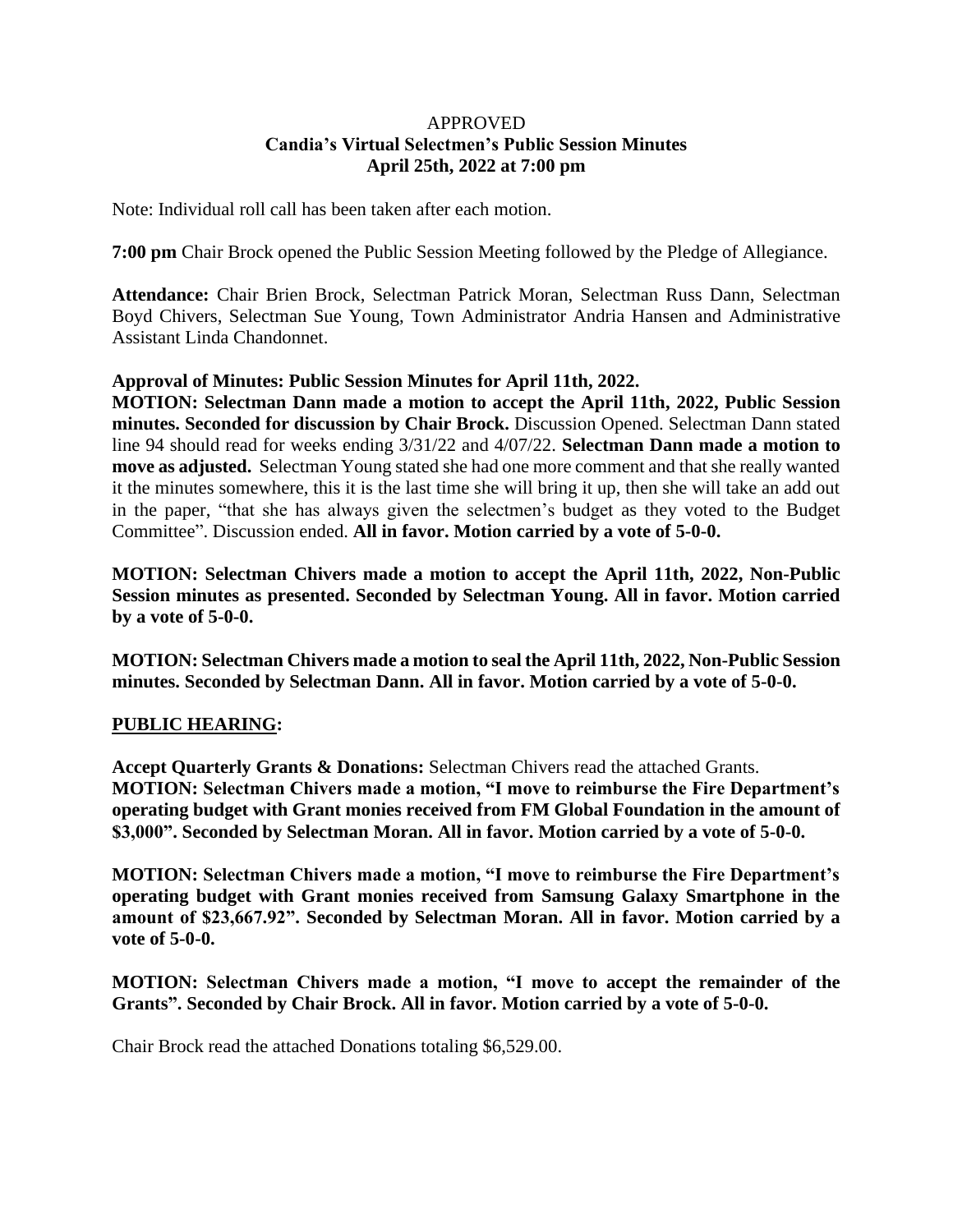**MOTION: Selectman Chivers made a motion, "I move the Donations to be accepted and recognized as read". Seconded by Selectman Dann. All in favor. Motion carried by a vote of 5-0-0.**

## **NEW BUSINESS**

**Bob Stout - Cemetery Groundskeeper:** 

**MOTION: Selectman Young made a motion to accept Bob Stout as Cemetery Groundskeeper at a rate of \$29.00 hour, and work under the direction of the Cemetery Trustees and Sexton, Martin McFarland. Seconded by Selectman Chivers. All in favor. Motion carried by a vote of 5-0-0.**

## **OLD BUSINESS**

**Consider Well Monitoring at Town Hall:** Chair Brock mentioned that he spoke with Scott Komisarek recently, that he will not be available for the next 3-5 weeks and it would be best if he was present to explain it. He asked the Board if they could table this discussion for now. No one opposed.

## **OTHER BUSINESS**

**Moore Park:** Selectman Young thanked all the people who helped work at Moore Park on Saturday, April 23<sup>rd</sup>. The volunteers were Brian Balukas, Travis Palmer, Dennis Blanchard, Russ Dann, Holly Rousseau and Ryan Young. They will be completing the work on April 30<sup>th</sup>.

**Liquor License**: Selectman Young noted that Candia's Farmers Market has a vendor interested in selling microbrewery and to give out samples. The required signature from the State Liquor Commissioner has been received. In the Park Ordinance on #2 it states, consumption and/or possession of alcoholic beverages is prohibited, except when a liquor permit is issued by the selectmen.

**Candia's Women's Club**: Selectman Young stated Candia's Women's Club will be having a fund raiser which will include Food Trucks and they may be serving liquor. They may need a roped off area for the individuals who are consuming alcoholic beverages. They will need to issue a permit and the State will need a form completed with the required signature from the State Liquor Commissioner. They will need to contact Primex to find out if insurance coverage is necessary.

**Route 43 Clean-up:** Selectman Dann thanked Candia's Women's Club on the great job for the Road Clean-up on Route 43.

**Blue Trash Bags:** Selectman Dann stated residents may pick up their blue trash bags for Town Clean-up at the Town Hall and Recycling Center.

**Questions for Select Board.** Selectman Chivers mentioned that in their last meeting the Select Board received questions from the public in which none of the members were prepared to answer. He encourages the public to raise their questions or concerns they have with the Board, however there may be times when research is needed on their part in order to provide an efficient and accurate answer. He suggested completing an Agenda Request form to be submitted to the